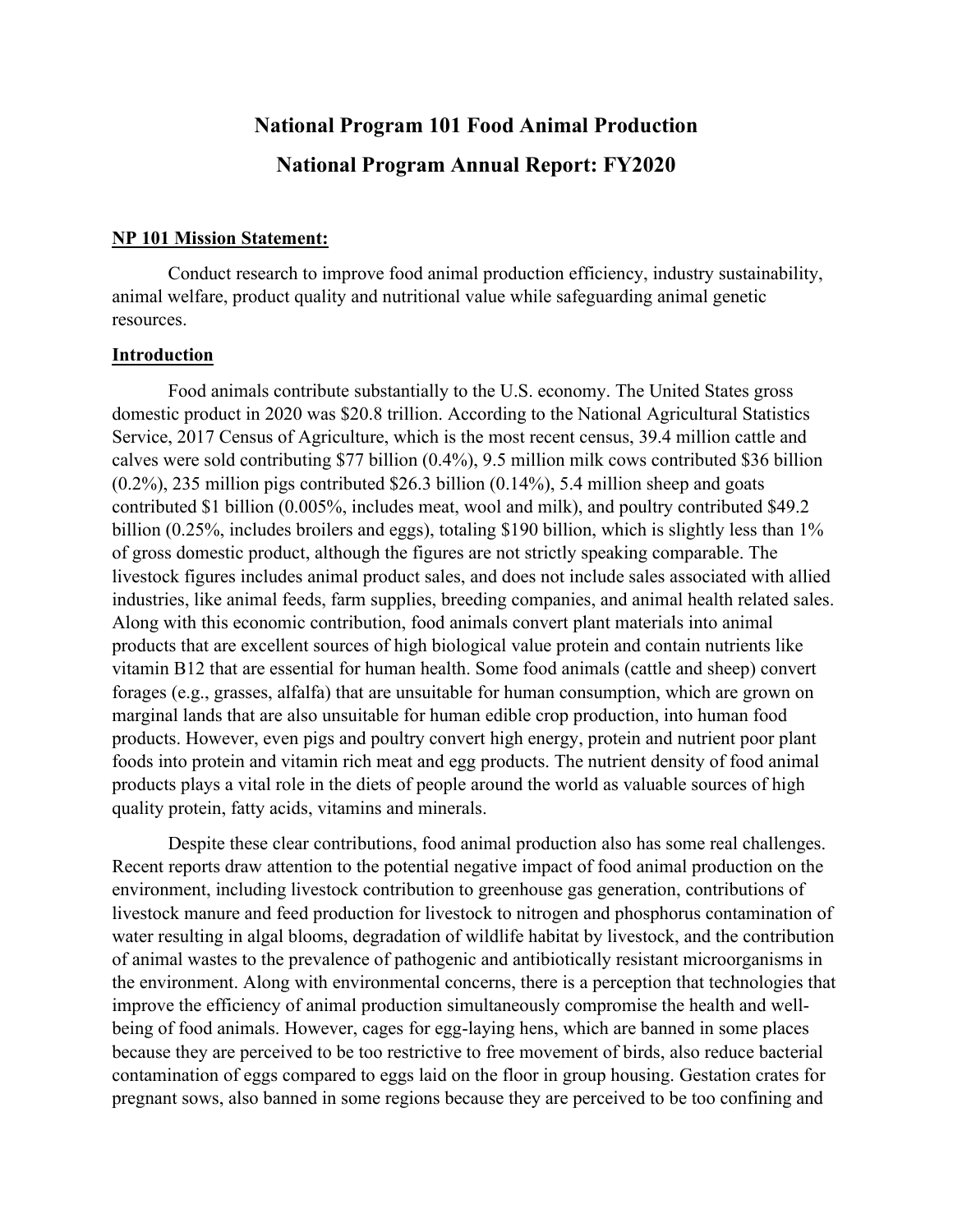restrict free movement of sows, also ensure that each sow is protected from negative interactions with herd-mates, and helps ensure that each sow receives individual attention regarding health problems and needed dietary adjustments. In addition, although use of antibiotics for growth promotion has been banned in the United States by FDA since 2017, some in the international human health arena, e.g. *[WHO guidelines on use of medically important antimicrobials in food](https://www.who.int/entity/foodsafety/areas_work/antimicrobial-resistance/cia_guidelines/en/index.html)[producing animals](https://www.who.int/entity/foodsafety/areas_work/antimicrobial-resistance/cia_guidelines/en/index.html)*, have suggested that antibiotics used in human medicine should not be used for disease prevention in food animals. Should the ability to use antibiotics for disease treatment and prevention be restricted, the potential effects on animal well-being would be strongly negative.

Thus, research is needed to improve livestock production efficiency, which would reduce the feed and other environmental resources that are needed for livestock production, reducing environmental concerns and improving profitability. Better methods are needed to ensure that raising livestock does not contribute unnecessarily to environmental degradation and contamination. Viable alternatives to antimicrobials in food animal production are also needed to replace the production efficiencies that these compounds once offered to livestock production. Antimicrobial alternatives research has two goals: (1) restore the growth improvement that was once available through the use of antimicrobials and (2) reduce disease incidence, to reduce the need for preventive use of antibiotics. Finally, precision management technologies are needed to properly manage livestock in group settings.

Given the health benefits of food animal products, dramatic improvements in production efficiencies developed by ARS scientists will help ensure international food security and directly impact human health by reducing the real cost of nutritionally valuable animal products, making animal products more available to those populations most in need. Studies within this program that identify indicators of animal stress and methods to alleviate stress in the production environment will ensure that as production efficiency improves, so will animal well-being in those production systems. Improvements in food animal production efficiencies will reduce food animal wastes. Reductions in the numbers of breeding animals to maintain production reduce the livestock waste environmental footprint. Ongoing improvements in food animal nutrition and other production efficiencies reduce grain requirements and manure production, and sciencebased animal waste management strategies provide for the beneficial return of animal waste nutrients to the environment. Improvements in production efficiency will reduce microbial pathogen contamination of the environment and greenhouse gas emissions from livestock production systems and ensure that livestock production remains environmentally sustainable.

#### **Some Standout Science**

The Agricultural Research Service (ARS) provides solutions for agricultural producers, and by extension improvements in the efficiency of food production for consumers within the United States and beyond. The accomplishments provided below are presented in these terms, describing the impact of the accomplishment on the livestock production system and/or consumers. However, ARS scientists also contribute to the human scientific endeavor, and their contributions to science are often not presented, in favor of describing accomplishments in terms of "real world impact". In this section, a couple of the accomplishments included below are presented in terms of their contribution to science.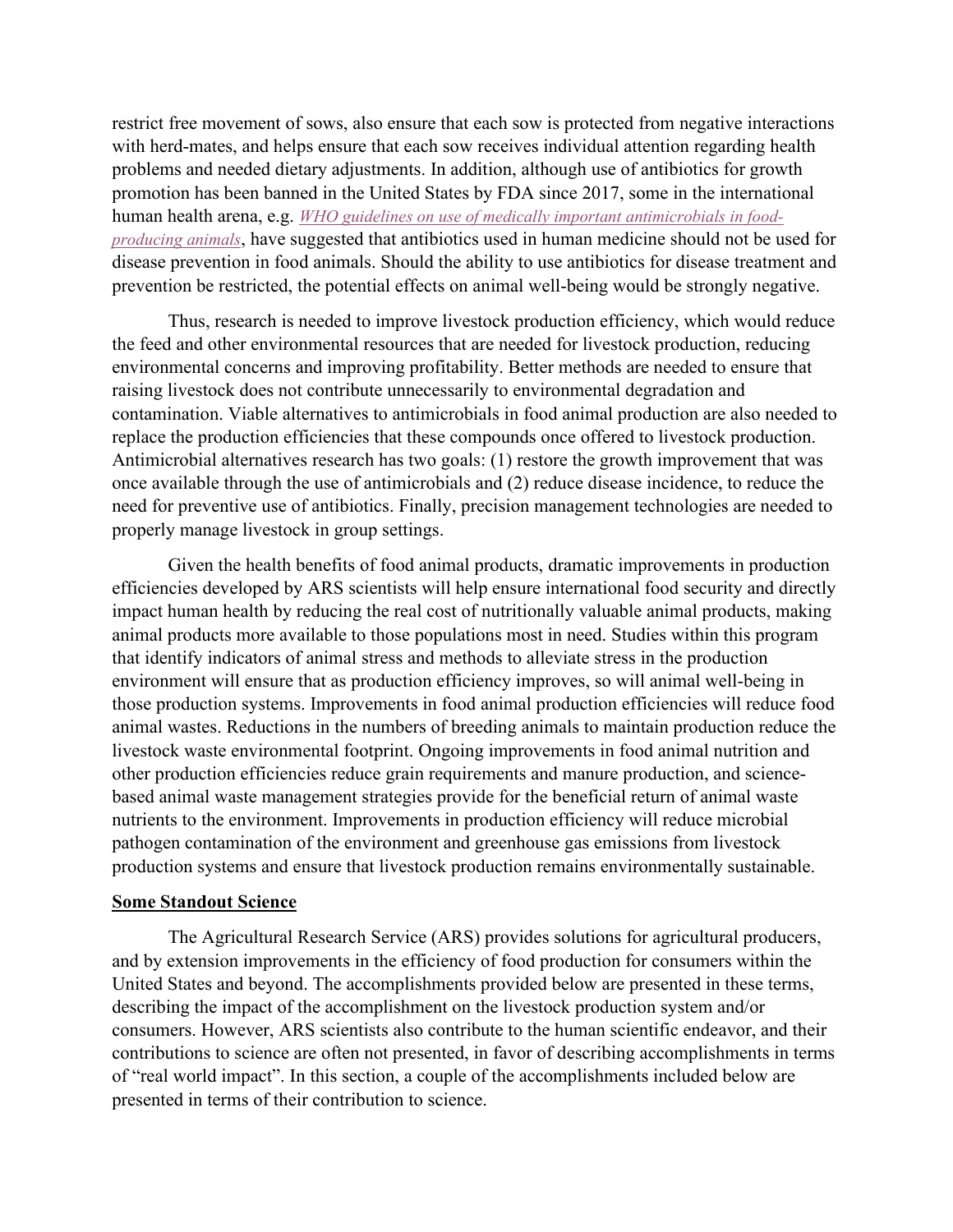The accomplishment entitled "A high-quality cattle gene atlas" describes a research effort to integrate ARS generated and publicly available tissue transcriptomic data, chromatin analysis data and genome wide trait analysis data to construct an "atlas" resource that can be used to propose the tissues, genes expressed in tissues, and chromatin modifications in tissues, that are putatively responsible for the differences in quantitative traits in cattle. This is an excellent example of important research that can be done with publicly available data, and provides a strong argument in support of making research data public for additional types of analyses. The effort is comprehensive given the data currently available, and one use for this work is to propose gene modifications that could be explored using gene editing technologies to specifically alter traits of interest. Another potential use would be to propose gene polymorphisms in areas of chromatin that display modification specific to tissues that are involved in controlling traits of interest, to potentially improve genomic analyses. Although this is a fantastic contribution to livestock genomic science, the transcriptomic and chromatin modification data remain limited, particularly for traits that are likely to be influenced by physiological state of the tissues (e.g., reproduction, lactation, nutrition, various health traits). Nevertheless, this is an excellent example of ARS contributing to the science of gene function.

The accomplishment entitled "Chromatin modification in placenta of swine varies with season" provides basic information that may finally begin to address the problem of seasonal reduction in reproductive performance in female pigs. Data from commercial production of pigs has clearly demonstrated that females mated during the summer experience a decrease in pregnancy rate ranging from 5 to 15 percent, causing huge problems in the scheduling of breeding animals. In addition, anecdotal information from producers suggests that the fault may lie in placental development. Producers describe a phenomenon called "slipping", which is essentially an increase in the rate of abortion during the period in pregnancy when the placenta forms in the pig. Many genes that control placental development are "imprinted", meaning that the expression of those genes is controlled by methylation patterns that originate from either the sire or the dam. This is the first report that chromatin methylation in placental tissue varies with season, and is entirely consistent with the characteristics of both the fertility phenomenon itself and the control of gene function in the placenta. Further research is needed to fully characterize the chromatin changes that occur with season, but this is a clearly important first step in understanding and potentially solving this very important reproductive inefficiency in pigs.

#### **Some Future Directions**

Animal genomics is a major emphasis of the Food Animal Production National Program. Much of our work up to now has focused on exploiting the additive genetic component of traits in various livestock species using sophisticated genomic technologies. The best example of this in livestock is dairy cattle, where the structure of the industry in the United States, along with relatively high individual animal value and long generation intervals, have combined to make genomic selection very successful. Research to add useful traits to dairy selection indices, and fully implement additive genomic selection in other livestock species will continue to be a focus going forward. A useful major step included in this report described below is the development of the ability to impute genome sequence level genotypes from low coverage genoytping (see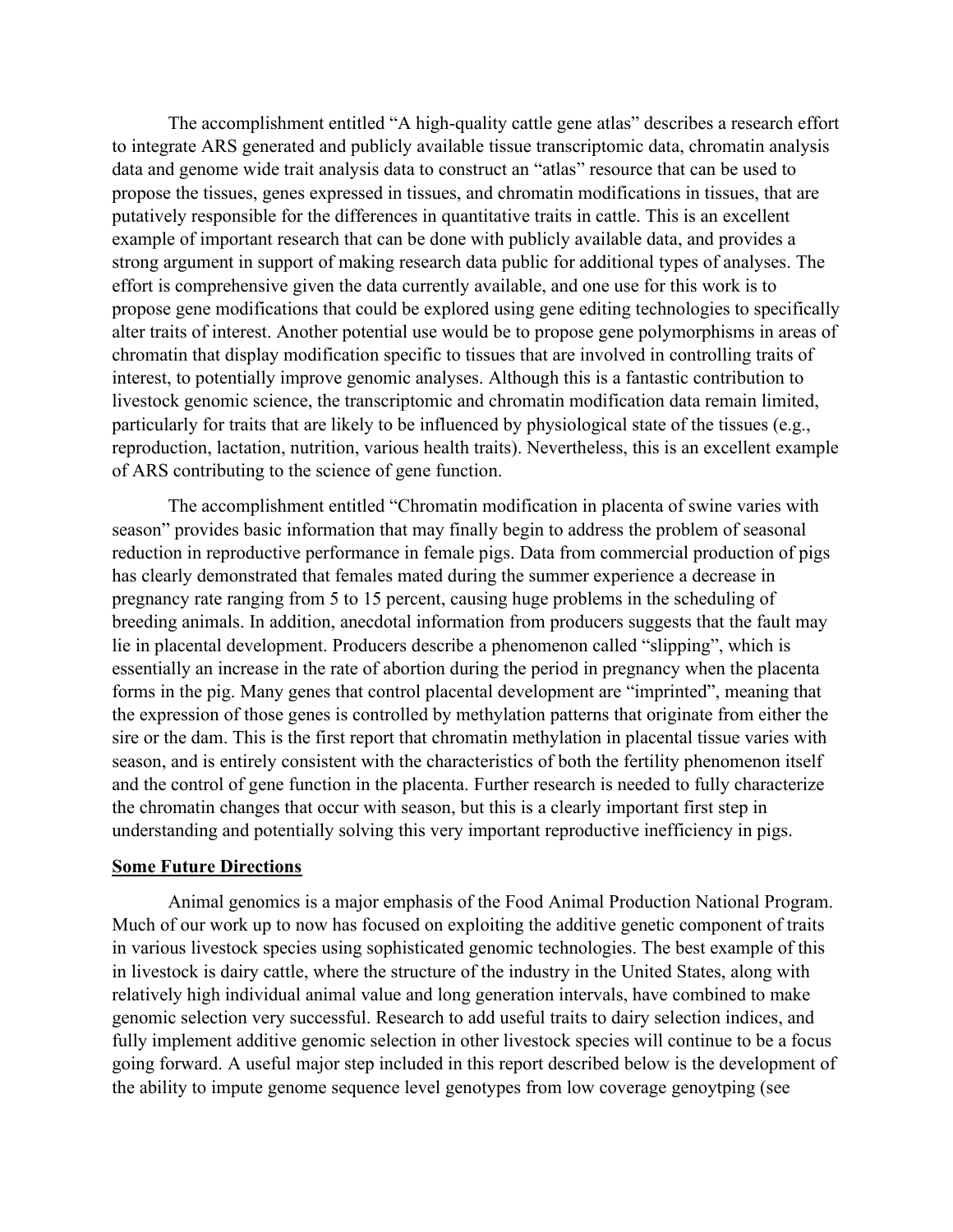"Development of a verified algorithm to correctly assign sequencing level genotypes to crossbred cattle using low-cost, low-coverage genotypes"). But we will also need to go beyond additive genetic selection to incorporate interactions between environmental characteristics and the additive genetic component, to be able to best fit animals to their environment. Some work in this area has already been done, but much more is needed. In addition, we also need to go beyond the additive genetic component of inheritance and include components like epigenetics and heterosis in our selection methods. Fifty percent of beef cattle, and nearly all swine and poultry in the United States, are crossbred animals. Crossbreeding is done to take advantage of heterosis, which is the improvement in a trait that results from dominant effects of some gene alleles on other gene alleles at various genetic loci. It should be possible to optimize heterosis using genomic technologies, and research is needed to explore this possibility.

It has been typical of livestock research to consider the animal as a single individual, interacting with its environment, and controlled by its individual genome. However, it has always been true that individual animals exist as a collection of organisms consisting of the individual and its microbiome, and it is only recently that we have technologies that can address this fact. We have ongoing research in all livestock species to measure the effect of the microbiome on the function of the individual, and its consequences for health and production efficiency. An accomplishment that addresses this area of research is described below entitled "Genome sequencing of the weaning-associated fungus *Kazachstania slooffiae* to understand its potential role in piglet growth and health." This organism was found in a previous effort to characterize the fungal microbiome of the weaned piglet, and may contribute to the success of piglets transitioning from milk to feed during the weaning period. Methane production by cattle also falls into the category of important functions controlled by the microbiome. Methane is entirely a product of the cattle microbiome, and not only represents a potent greenhouse gas, it also represents wasted feed energy. Although it is likely to be challenging, our future goal will be to reduce cattle methane production to zero, adjusting the microbiome so that the feed energy that is currently lost to methane production will be incorporated into energy in the cow, without decreasing feed intake or growth rates of cattle.

Raising livestock is labor intensive. The production systems in which many of our food animal species are raised continue to grow larger, because the fixed costs of an operation are more economically distributed over larger numbers of animals. Expanding animal numbers and labor expense can combine to reduce the ability to optimally manage every animal. To make the production system work, farmers manage for the average animal, or manage so that a high percentage of the animals can produce optimally. The former results in reduced production of animals needing more resources, and the latter results in significant overapplication of resources to underperforming animals. Improvements in electronic technologies over the last 40 years are now beginning to make it feasible to monitor and manage individual animals to reduce these inefficiencies. The accomplishment entitled "Development of 3-dimensional (3D) imaging to predict the weight of pigs" is one of our initial forays into this type of research. However, to really make progress in the area of precision livestock management, new sensors, data infrastructure, and decision support tools are needed. Data handling capabilities have been increasing by 10-fold every 5 years over the last 4 decades and will likely continue at this rate, so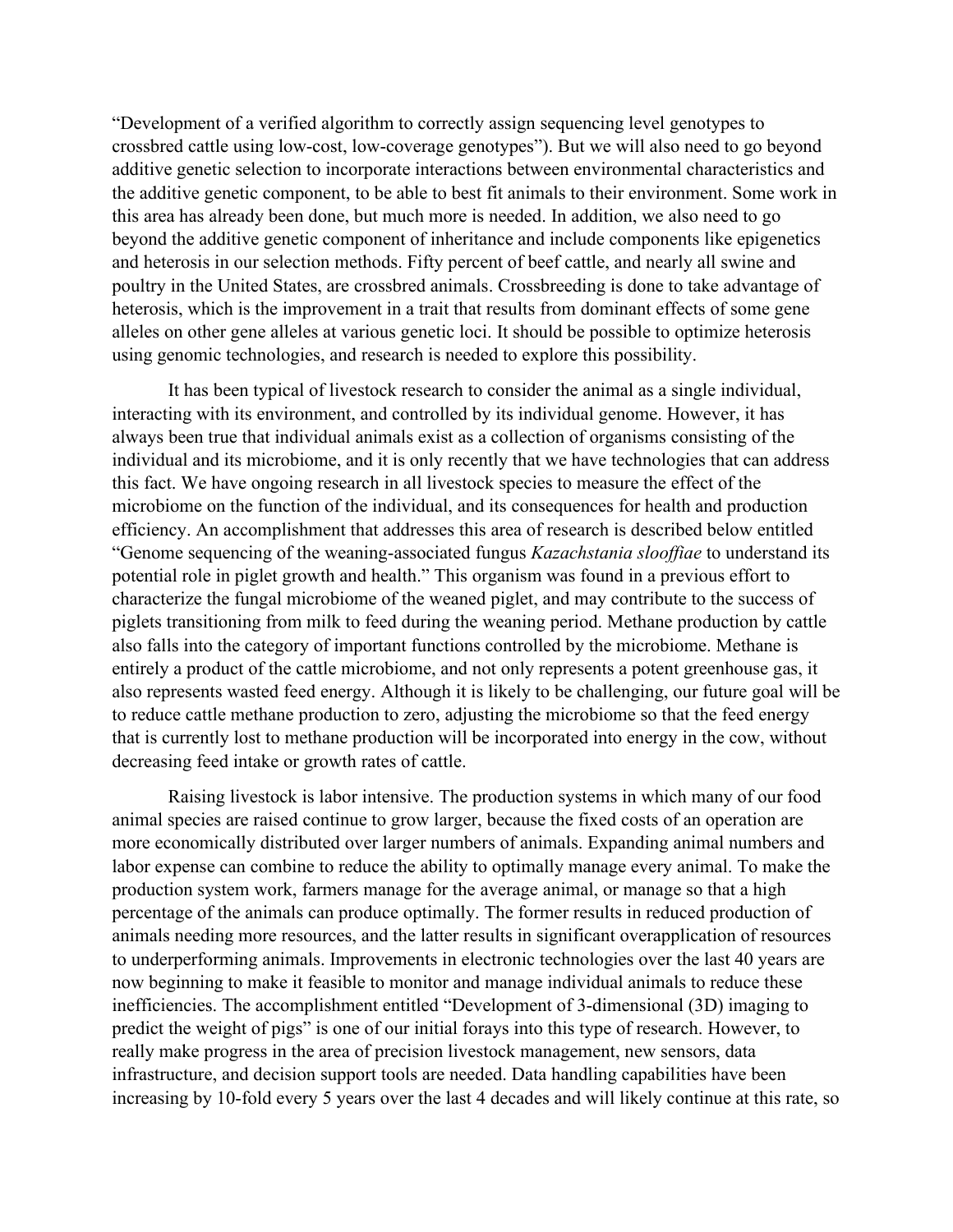what is not feasible now may be easy in 20 years. To take full advantage of these changes, more research is needed now to develop the individual precision livestock methods that will lead to the greatest improvements in livestock management.

#### **Program staffing, funding, and collaborations**

During FY 2020, National Program 101 (NP 101) had 75 full-time scientist positions working at 15 locations across the United States on twenty-seven appropriated research projects. In fiscal year 2020, appropriated funding for NP101 was \$55 million; and total funding was approximately \$56 million including extramural awards. One new invention was disclosed and 1 patent awarded. Additional technology transfer included ten Material Transfer Agreements.

#### **In 2020 NP 101 scientists participated in research collaborations with scientists in**:

Argentina, Australia, Austria, Belgium, Brazil, Canada, Chile, China, Costa Rica, Denmark, Estonia, Ethiopia, France, Germany, India, Ireland, Israel, Italy, Kazakhstan, Malawi, Mexico, Mongolia, Netherlands, New Zealand, Nigeria, Northern Ireland, Norway, Pakistan, Poland, South Africa, South Korea, Spain, Sweden, Switzerland, Taiwan, Uganda, United Kingdom and Vietnam.

#### **Outreach Activities:**

#### **Students working with ARS Scientists and Scientist Academic Outreach**

| Undergraduates | <b>Graduates</b> | Post-Docs | Scientist | Mentors | Adjunct          |  |
|----------------|------------------|-----------|-----------|---------|------------------|--|
|                |                  |           | Advisors  |         | Professors/Other |  |
| ∽              |                  |           |           |         |                  |  |

#### **ARS Animal Production Program: Student-Related Outreach Activities**

|                      | Presentation to | Science Fair  | <b>Student Tours/Visits</b> |
|----------------------|-----------------|---------------|-----------------------------|
|                      | <b>Schools</b>  | Participation | to ARS Locations            |
| Number of Activities |                 |               |                             |
| Number of Students   |                 | 200           |                             |

#### **Animal Production Program General Outreach to Stakeholders and the Public**

| Name of Activity                               | Number of  | Number of    |  |
|------------------------------------------------|------------|--------------|--|
|                                                | Activities | Participants |  |
| Tours                                          |            | 91           |  |
| Presentation to Local/Community Groups         |            | 10           |  |
| Training/Demonstration                         |            | 72           |  |
| Webinars                                       |            | 70           |  |
| Presentation to Other Scientists               |            | 243          |  |
| Presentation to Practitioner/Industry/Producer |            | 896          |  |
| Workshops                                      |            | 200          |  |
| <b>Stakeholder Meetings</b>                    |            | 88           |  |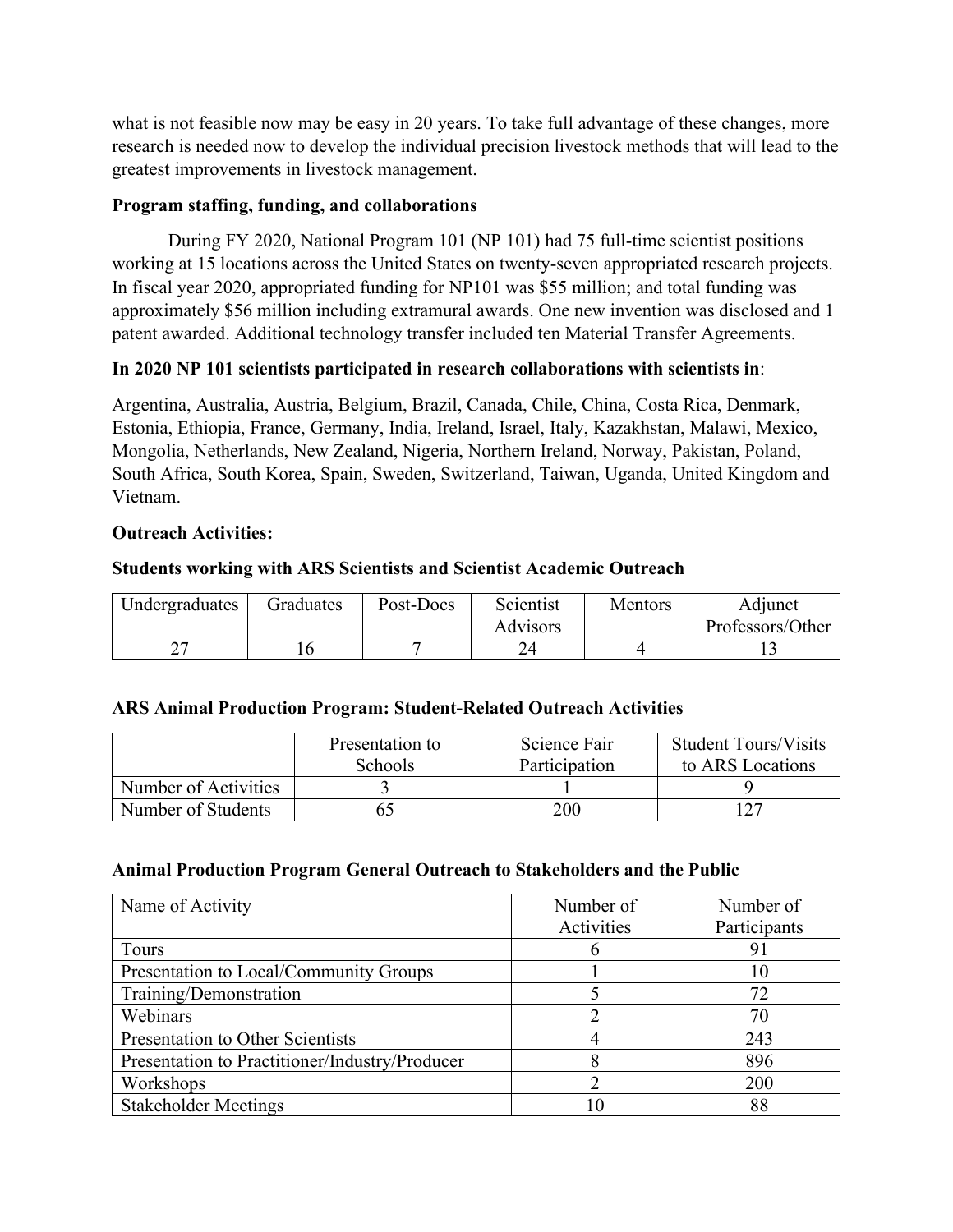#### **New scientists in NP 101 2020:**

**Dr. Brittany Harlow,** Research Animal Scientist, joined Forage-Animal Production Research Unit, Lexington, Kentucky.

**Dr. Matthew Jorgensen,** Research Animal Scientist, joined Animal Genomics and Improvement Lab, Beltsville, Maryland.

**Dr. Carlos Vega Melendez,** Support Scientist, joined Cell Wall Biology and Utilization Research Unit, Madison, Wisconsin.

**Dr. Tansol Park,** Post-Doctoral, joined the Cell Wall Biology and Utilization Research Unit, Madison, Wisconsin.

**Dr. Sarah Pierce,** Research Physiologist, joined National Laboratory Agriculture Environment Unit, Ames Iowa.

**Dr. Sajjad Toghiani,** Animal Scientist, joined Animal Genomics and Improvement Lab, Beltsville, Maryland.

## **The following scientists retired in 2020:**

**Dr. Jerry Hatfiled,** Laboratory Director, National Laboratory for Agriculture and the Environment, Ames, Iowa.

**Dr. Mark Peterson,** Range Livestock Nutritionist, Fort Keogh Livestock and Range Research Laboratory, Miles City, Montana.

The distinguished record of these scientists is recognized world-wide and they will be missed at NP 101.

## **The following scientists in NP 101 received prominent awards in 2020:**

**Dr. Gary Bennett,** received the 2020 American Society of Animal Science Fellow Award in research.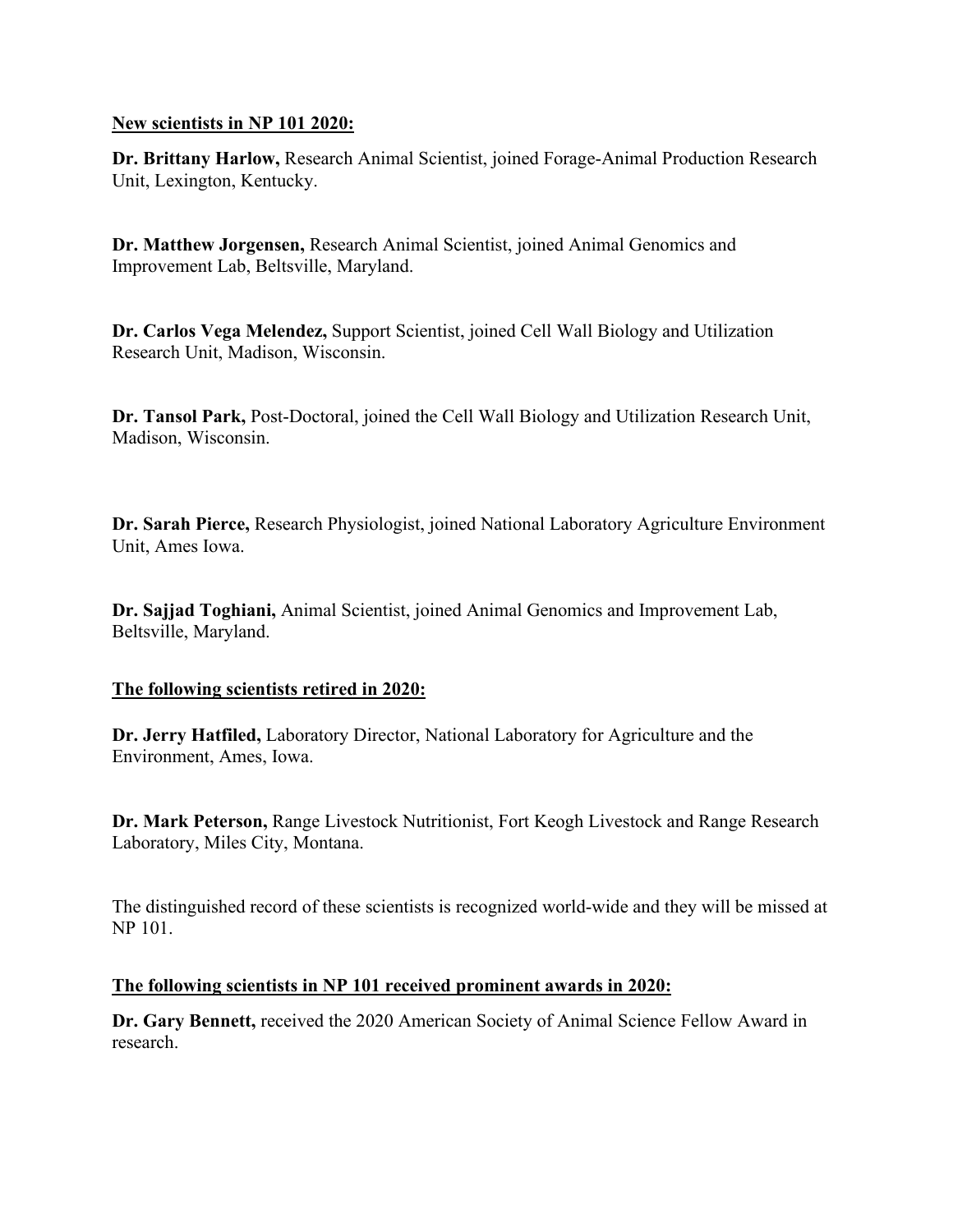**Dr. John Cole,** received the 2020 Research Award from the National Association of Animal Breeders Research.

**Drs. Timothy Smith, Ben Rosen and Derek Bickhart,** received the 2020 Excellence in Technology Transfer Award from the Midwest Region of the Federal Laboratory Consortium for Technology Transfer in recognition for outstanding work in the process of developing federally developed technology.

**Drs. Timothy Smith, Ben Rosen and Derek Bickhart,** received the 2020 Partnership Award for their "Application of Interspecies Cross to Improve Efficiency of Genome Assembly" from the Mid-Continent Region of the Federal Laboratory Consortium for Technology Transfer.

**Dr. Paul VanRaden,** received the USDA ARS Employee Recognition Program Award for development and implementation of genomic prediction methodology that revolutionized animal breeding and advanced genetic progress for economically important traits of animals and plants worldwide.

**Dr. Paul VanRaden,** was inducted into the USDA Agricultural Research Service Science Hall of Fame.

**Dr. Paul VanRaden,** was inducted into the JDS Club 100 for authoring or co-authoring 100 or more papers in the Journal of Dairy Science.

## **Major Accomplishments in 2020**

This section summarizes significant research results for Fiscal Year 2020 that addressed specific components and anticipated products of the 2018– 2022 Action Plan for the Food Animal Production National Program. Within each section, selected accomplishments of individual research projects in NP 101 are presented. These accomplishments are highlighted here due to their significance and alignment to action plan components and anticipated products. They are a subset of accomplishments within the program. To see all the accomplishments for each project within the program, please visit the USDA ARS National Program 101 website:

#### <https://www.ars.usda.gov/research/project-reports-by-program/?npCode=101>

Many of the projects are the result of significant domestic and international collaborations with both industry and academia. These collaborations provide extraordinary opportunities to leverage funding and scientific expertise for USDA - ARS research and allow scientists to tackle larger problems that could not be addressed without such collaborations. Improved food animal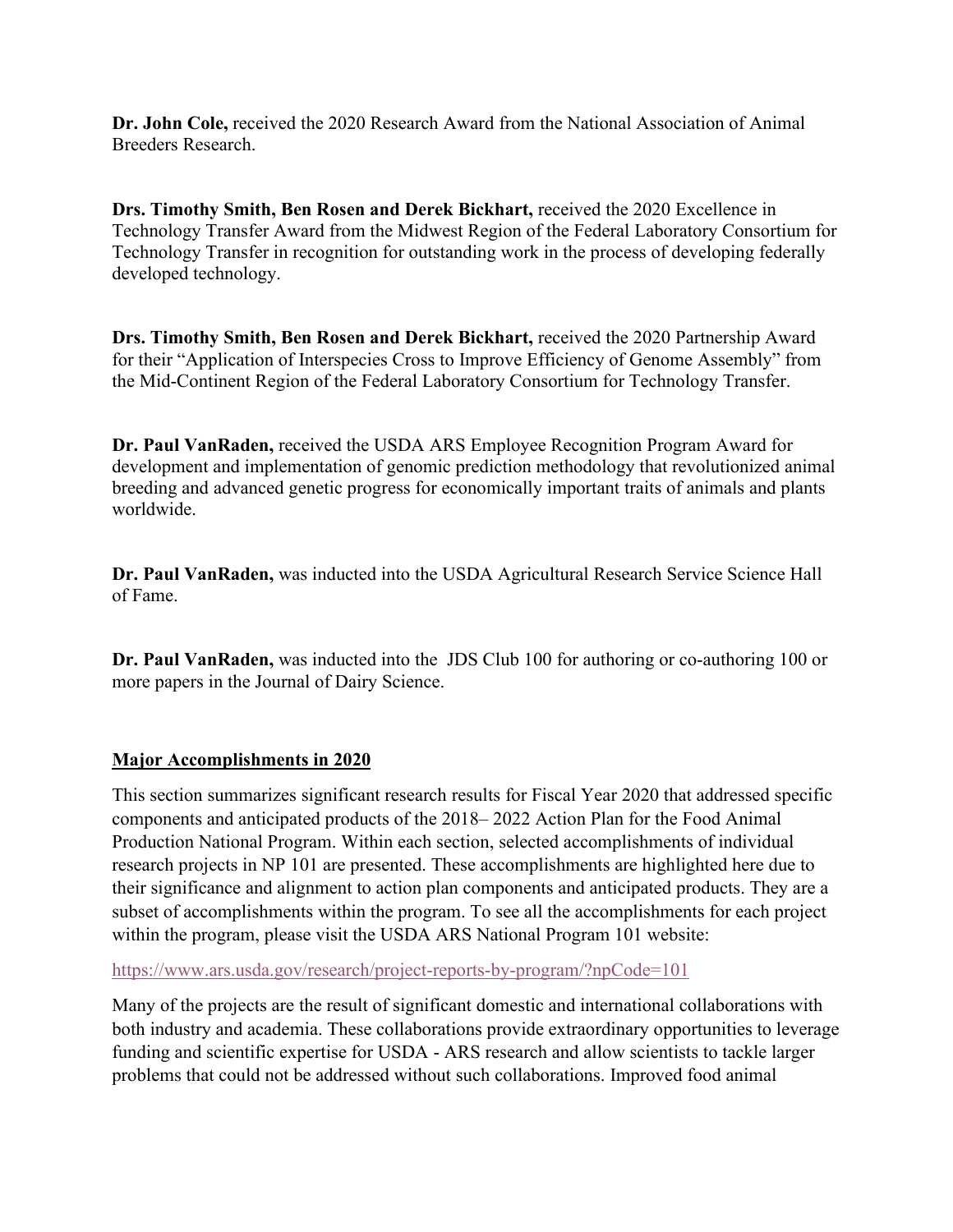production efficiencies decrease the real cost of animal products, making the products more available to people worldwide, and decreasing the environmental footprint of animal production.

Accomplishments are listed below that correspond to each of the Components and Problem Statements of the *Action Plan National Program 101 Food Animal Production 2018 – 2022*. Following each accomplishment, the corresponding anticipated product from the NP 101 Action plan is indicated.

## **Component 1: Improving Production and Production Efficiencies while Enhancing Animal Well-Being across Diverse Food Animal Production Systems**

# **Problem Statement 1A: Improving the Efficiency of Growth and Nutrient Utilization**

## **Development of 3-dimensional (3D) imaging to predict the weight of pigs.**

Continuously monitoring animal weight would benefit producers by ensuring all animals are gaining weight as expected and would assist in precision feeding of pigs. ARS scientists at Clay Center, NE, conducted research on commercially available 3D imaging to predict live animal weight in grow-finish pigs. They collected 920 3D images and weights from a population of grow-to-finishing pigs equally divided by sex across 3 commercial lines. The 3D images were used to calculate the volume of each pig, and scientists developed an equation to predict pig weight from the calculated volumes regardless of sire line or sex. Methods for monitoring the growth and physical condition of animals without animal handling will reduce labor, improve animal well-being, and increase the profitability and sustainability of production.

Anticipated product: Precision feeding systems for livestock and poultry that optimize nutrient availability to the animal while minimizing nutrient losses to the environment.

## **Genome sequencing of the weaning-associated fungus** *Kazachstania slooffiae* **to understand its potential role in piglet growth and health.**

Weaning is a period of stress and environmental change for piglets, and they experience a greater incidence of diarrhea and other digestive problems. Recent studies indicate there are dramatic changes in gut fungal microorganisms after weaning, and this change may contribute to the growth and health of weaned piglets. ARS scientists at Beltsville, MD, isolated *Kazachstania slooffiae*, the most dominant post-weaning fungus in healthy piglets, and sequenced its genome. Genes identified from this sequence suggested that *K. slooffiae* has positive interactions with beneficial bacteria in the piglet gut, signifying a strong beneficial role. Sequencing this genome is a critical first step to investigate the effects of this microbe in piglet growth and health. These results support the concept that *K. slooffiae* can be used as a naturally derived probiotic to enhance piglet growth.

Anticipated Product: Identification of alternatives to antibiotics for improving growth performance in livestock.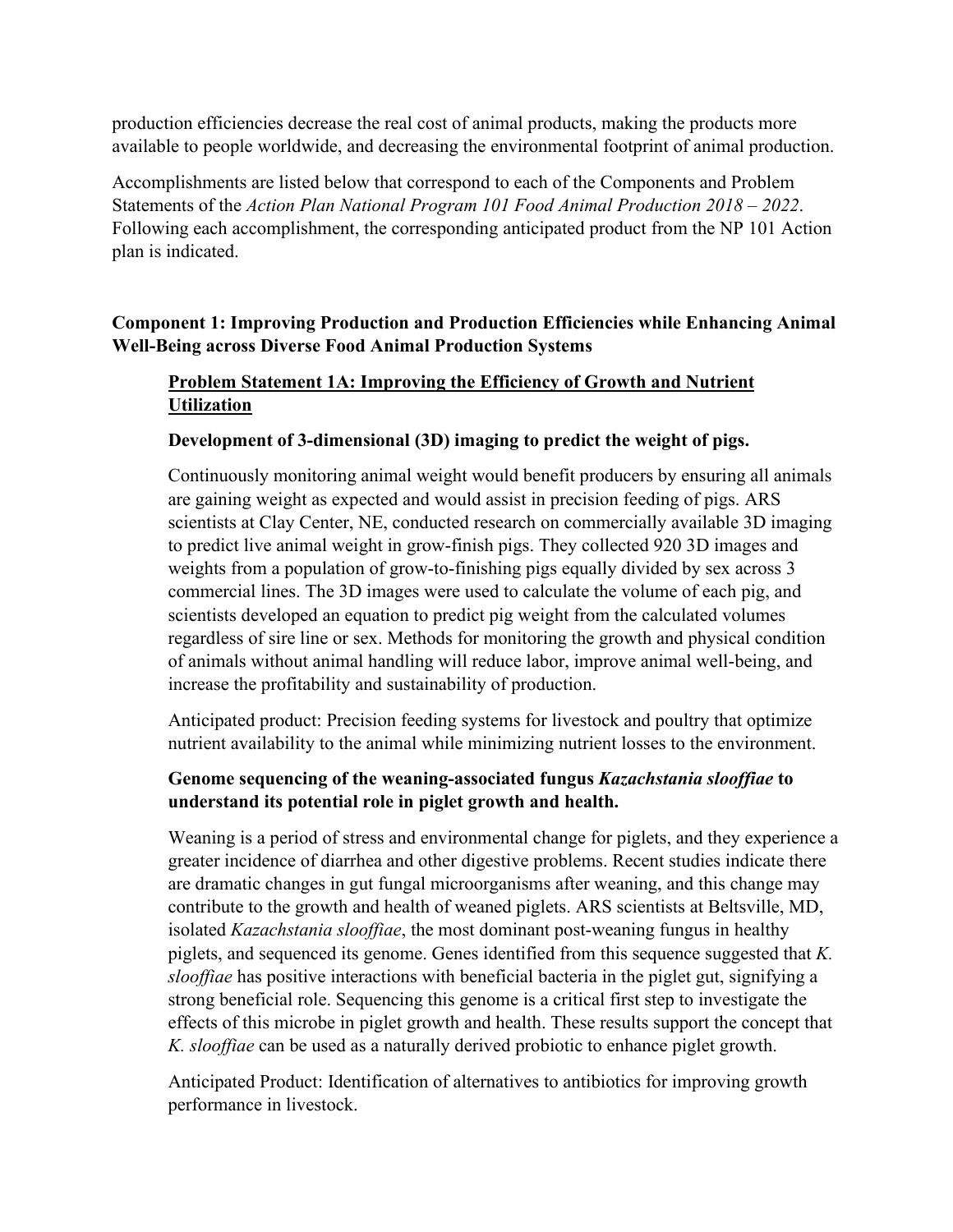#### **Problem Statement 1B: Improving Reproductive Efficiency**

#### **Chromatin modification in placenta of swine varies with season.**

Chromatin modifications are known to alter gene expression, and therefore contribute to changes in traits like fertility. In pigs, pregnancy rates are lower when breeding take place during the summer, but the reasons are not known. The swine industry controls temperature and photoperiod by using climate-controlled housing, nevertheless seasonal reductions in farrowing rate and litter size still occur. Producers offset these losses by increasing their summer breeding stock 20-25 percent and subsequently increasing number of breedings by 15 percent, all at significant cost to the industry. ARS scientists at Clay Center, NE, and University of Wisconsin collaborators found that placentas developed from summer breeding had greater expression of genes associated with chromatin modification than placentas from winter breeding. These data suggest seasonal differences in the expression of chromatin modification genes may contribute to seasonal infertility by altering the expression of key genes. Treatments that reduce unfavorable placental chromatin modification pathways during the summer could improve seasonal reproductive inefficiency losses estimated at more than \$600 million annually.

Anticipated Product: Strategies to reduce seasonal effects on fertility and pregnancy maintenance of food animals.

#### **Problem Statement 1C: Enhancing Animal Well-Being and Reducing Stress**

## **Using nitrous oxide (laughing gas) to euthanize piglets is as effective as using carbon dioxide and may be more humane.**

Pig farmers euthanize a significant number of piglets for a variety of animal welfare reasons, including injuries, hernias, or unexplained poor growth rates from which piglets won't recover. Most piglets are euthanized using carbon dioxide gas asphyxiation. ARS researchers in West Lafayette, IN, are looking for euthanasia methods that cause less distress for piglets. Key metrics are time required to lose consciousness and distress of the piglet while conscious. Piglets receiving carbon dioxide displayed more distressful behaviors prior to losing consciousness. Piglets exhibit less distressful behaviors with nitrous oxide before losing consciousness. These results indicate nitrous oxide may be a suitable alternative to carbon dioxide and a more humane alternative for pigs that are euthanized.

Anticipated Product: Species-specific, cost-effective strategies to mitigate animal stress and improve animal well-being and longevity in conventional production systems.

## **Grazing red clover reverses fescue toxicosis in cattle.**

Fescue toxicosis, characterized by reduced blood circulation, affects cattle, sheep, and goats in large sections of the Mid-Atlantic region of the United States. It is caused by toxins produced by a fungus infesting fescue grass common in regional pastures. The pasture legume, red clover, contains isoflavones that can improve blood flow in animals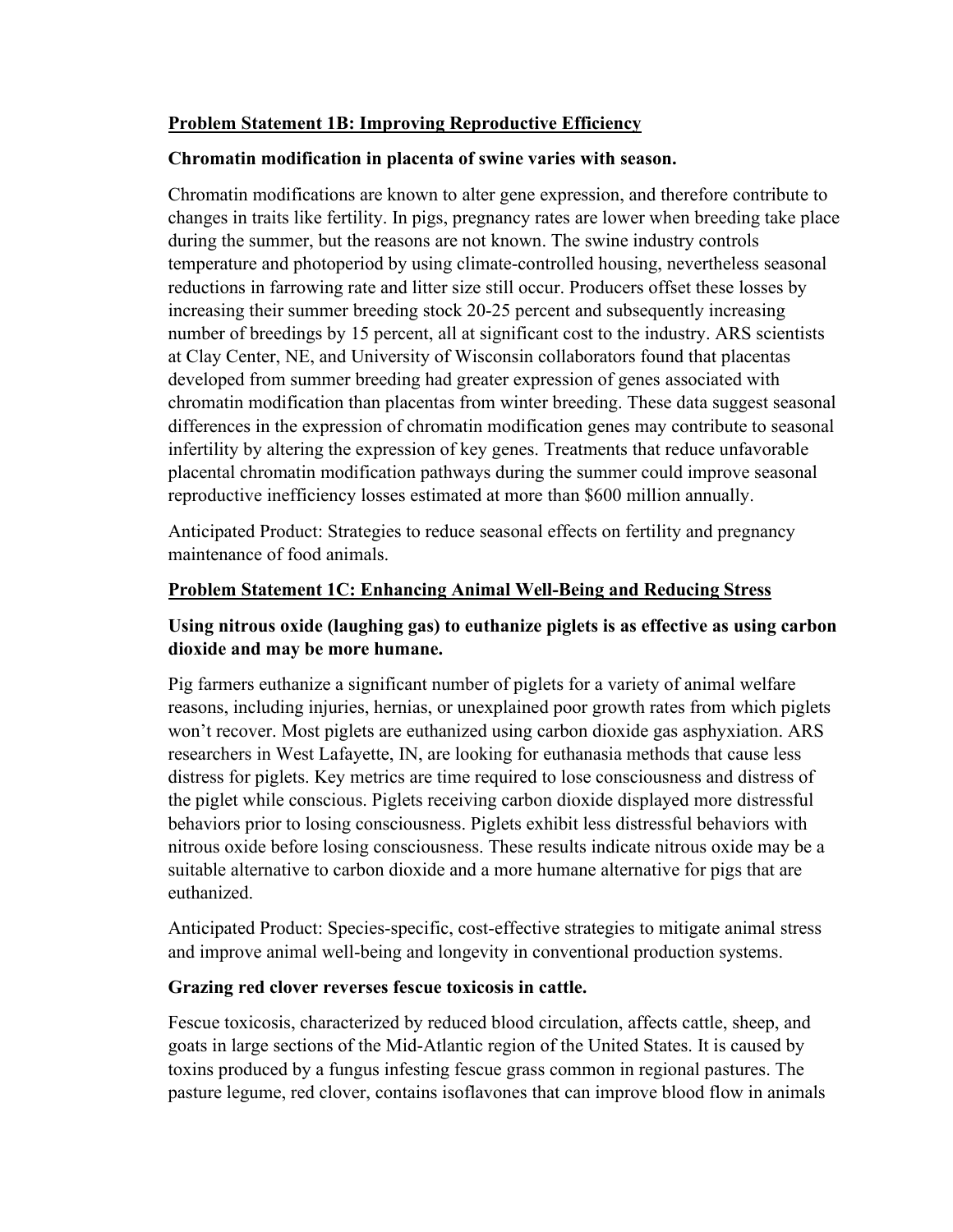affected by fescue toxicosis. Interseeding red clover into toxic tall fescue pastures is suggested to mitigate fescue toxicosis, but the direct impact of interseeding red clover on blood flow and performance has not been assessed. ARS scientists in Lexington, KY, evaluated the impact of interseeding red clover on cattle grazing toxic tall fescue. Cattle grazing pastures with interseeded red clover had greater growth performance and exhibited increased blood flow post-grazing. This research showed interseeding red clover in toxic tall fescue pastures can reverse some of the negative effects associated with fescue toxicosis. Notably, this is the first study that demonstrated cattle grazing interseeded red clover is an effective pasture management strategy to elicit the benefits of isoflavones on blood flow.

Anticipated Product: Comprehensive production system best management practices that improve production efficiencies while also maintaining or improving animal well-being, product quality, and economic competitiveness and sustainability.

## **Component 2: Understanding, Improving, and Effectively Using Animal Genetic and Genomic Resources**

#### **Problem Statement 2A: Develop Bioinformatic and other Required Capacities for Research in Genomics and Metagenomics.**

## **Development of a verified algorithm to correctly assign sequencing level genotypes to crossbred cattle using low-cost, low-coverage genotypes.**

Detecting all the DNA variation in each individual animal can be done by genome sequencing, but is too expensive for routine genomic analyses of traits. The full DNA variation of individuals is necessary to effectively predict trait differences caused by DNA variation. Methods to correctly assign complete-sequence-level DNA variation of key ancestors to offspring using low-cost genotyping would improve genomic predictions and save the industry the expense of sequencing every animal. ARS researchers at Clay Center, NE, assembled genomic sequences from individuals with many descendants in a crossbred population representing the eighteen most predominant beef breeds in the United States, and combined it with publicly available sequences representing beef and dairy breeds. In collaboration with Gencove, Inc., these sequences were analyzed to determine DNA variants that typically occurred together. Those relationships were then used to predict all the variants in the genome from a low-cost, low-coverage genome sequencing to generate a low number of initial genotypes. The low-cost sequencing approach to generate initial genotypes results in better accuracy of DNA variation assignment than genotypes obtained using SNP chips, the most common approach to genetic marker detection. This new method will enable more effective trait-genome associations at a lower cost than currently available SNP chips. Producers will include a larger portion of animals, at low cost, for genetic evaluation programs, and predict genotypes up to the genome sequence level. This will improve selection accuracy and increase genetic gain, and lead to a faster rate of improvement in valuable beef traits for the industry.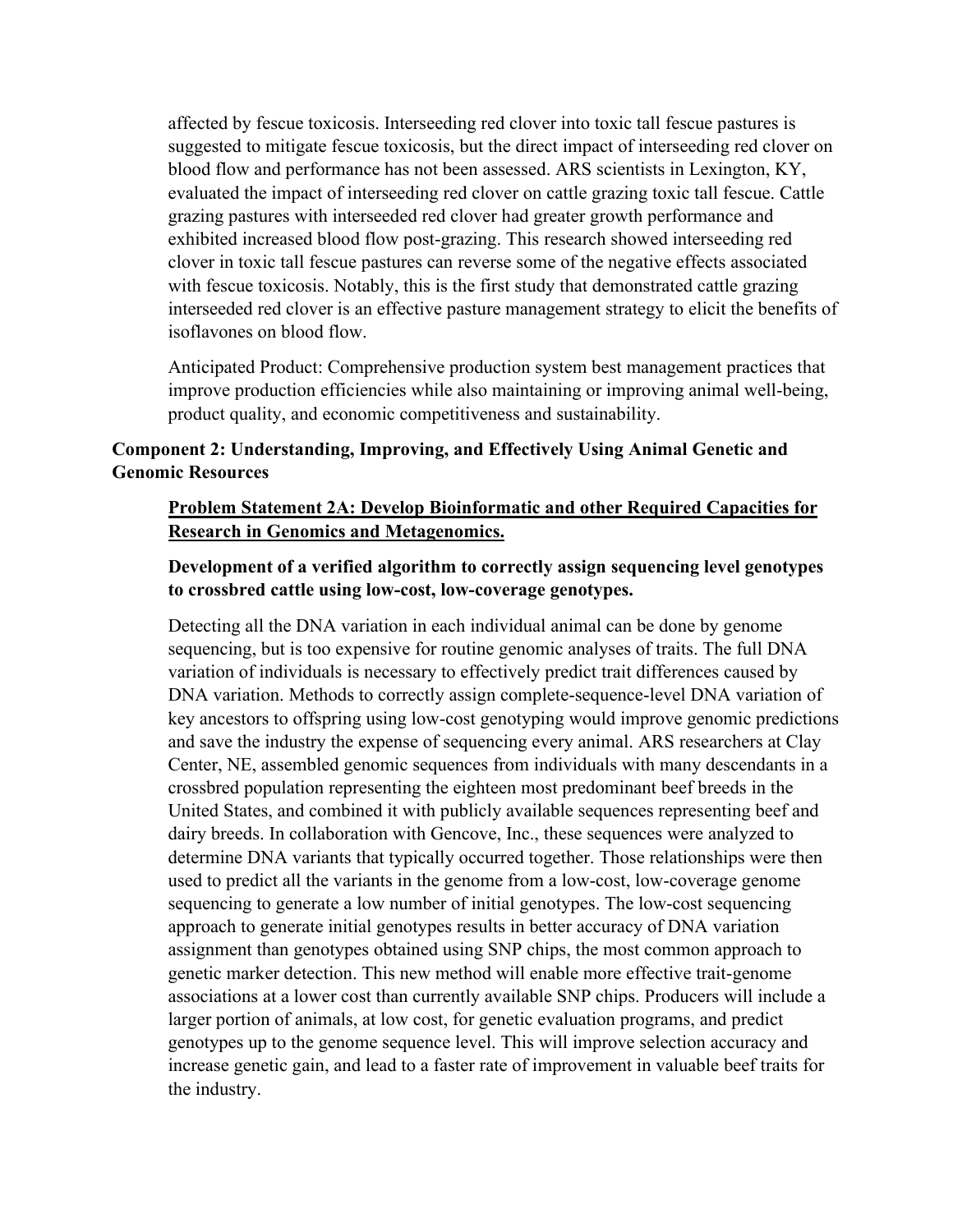Anticipated Product: Development of comprehensive intensive and extensive phenomic and analytical tools to relate genomic and phenotypic data for development of improved genome based estimates of genetic merit including well- characterized and deeply phenotyped ARS, field and other research food animal populations.

## **Problem Statement 2B: Characterize Functional Genomic Pathways and their Interactions.**

## **A high-quality cattle gene atlas.**

The goal of genomic analyses in livestock is to make sense of the genome to understand and improve important livestock traits. With modern technologies, it is possible to localize variation in traits to regions of the genome, but it can be difficult to determine the gene, and the change in the gene, responsible for the trait. For some genes where the functions are not well characterized, it can also be difficult to determine what parts of the body are involved in controlling the trait. ARS scientists in Beltsville, MD, developed a comprehensive tissue-gene atlas for cattle by integrating their own information with publicly available information on gene regions associated with traits, genes expressed by tissues, and changes in gene chromosome structure that are known to control gene function. This high-quality cattle gene atlas links these three data sources for the first time and provides an important tool for discovering the tissues, genes, and genome structure that control traits in cattle.

Anticipated Product: Information relating the function and regulation of individual genes and their interaction with environmental and epigenetic effects contributing to economically important traits in food animals.

# **Problem Statement 2C: Preserve, Characterize and Curate Food Animal Genetic Resources.**

## **Stored livestock germplasm is a valuable resource for livestock producers.**

The livestock industry relies on the National Animal Germplasm Program (NAGP) collection to provide historical samples of genetic diversity and increasingly uses the collection to address threats such as disease and shrinking genetic diversity. To support this critical food security need in the future, ARS scientists in Fort Collins, CO, continue to add to the animal germplasm collection, which in FY 2020 reached the threshold of more than 1 million samples, and profoundly expanded its diversity. Demonstrating its use, Brangus breeders found a mutation that causes white eye disease. The NAGP collection contained the only sampling of an important key ancestor (born in 1982) that tested negative for the condition. Genomic testing can be used to eliminate such mutations, but comprehensive testing is cost-prohibitive. Testing key sires can indicate that their offspring do not need testing if the sire and dam are negative for the disease. The NAGP sample of a key sire reduced the number of cattle tested by 150,000 animals and saved the industry about \$1.5 million. In a second example, the nation's largest seller of beef bulls reintroduced 1980s-1990s genetics to restore genetic diversity to their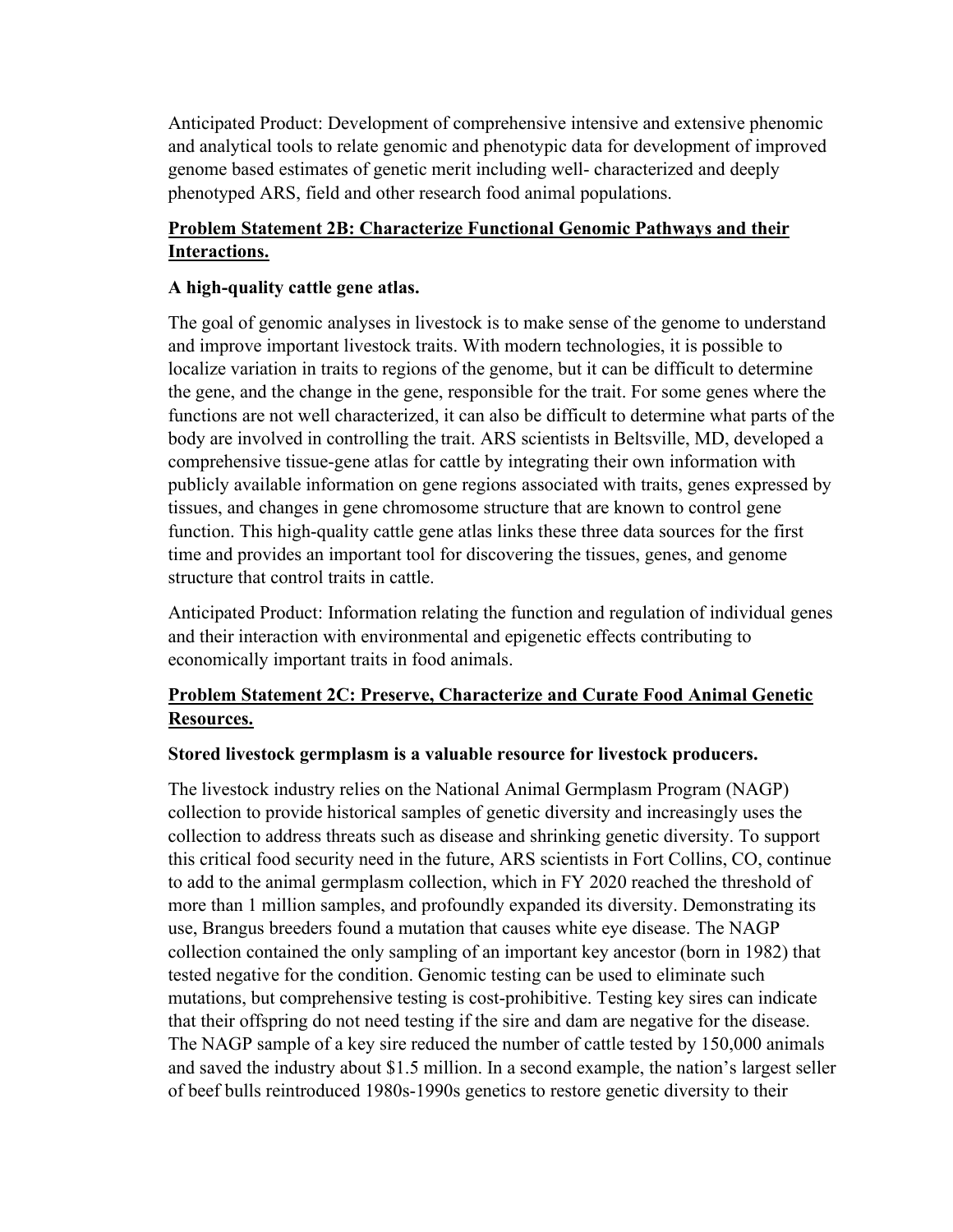breeding program. This breeder accessed the NAGP collection for bulls born in 1987 and 1993 with the desired genetics and produced approximately 70 embryos that were implanted in cows that will soon calve. These recent examples highlight the industry value of the NAGP with its diverse genetic collection to address current threats.

Anticipated Product: A publicly available database providing germplasm sample, phenotypic, and genomic information to industry and the research community.

#### **Optimal donor age for transplantation of ovarian tissue in the turkey.**

For most livestock species, frozen sperm effectively captures the entire genome because sperm contains both sex chromosomes (X and Y). However, in birds sex chromosomes are W and Z and males are ZZ. Sperm from male birds only contain a single sex chromosome, so frozen sperm does not preserve the unique W female sex chromosome. An alternative approach to the preservation of the entire genome in birds is to freeze immature ovarian tissue for storage, and then thaw and transfer it into recipients. Stem cells in the transplanted ovarian tissue then undergo meiosis to generate eggs derived from the tissue donor. ARS scientists in Beltsville, MD, in collaboration with scientists in Canada, took a step toward developing methods to preserve and transfer ovarian tissues in turkeys. Using fresh ovarian tissue, they determined the optimal age to recover and transplant ovarian tissue is 7 days post-hatch; 91 percent of grafts attach and grow if ovarian tissue from 7-day old donors is transplanted into 2-day old recipients. This result represents a major advancement in preservation of turkey germplasm, because turkeys are an agriculturally important species with historically poor sperm cryopreservation success.

Anticipated Product: Successful and efficient cryopreservation technologies and methods available for all livestock and poultry species.

## **Problem Statement 2D: Develop and Implement Genetic Improvement Programs using Genomic Tools.**

#### **New method to improve the identification of genetic markers for feed efficiency.**

Typical studies to identify genetic markers for livestock traits include several thousand animals and thousands of genetic markers. Genotyping, analysis and interpretation costs associated with the large resulting data set is a challenge to producers wanting to implement genomic selection. To reduce genomic selection's cost and complexity, an improved ability to narrow genotyping to the most appropriate markers to test for association with specific traits is needed. Using tissues relevant to digestive processes from high and low feed efficient pigs, ARS scientists at Clay Center, NE, developed a methodology that used gene expression data to rank the likelihood that the genes contribute to feed efficiency. To provide a reduced set of markers for analysis, scientists selected 10 different groups of genes and markers for separate trait association analyses based on different relationships to feed efficiency related criteria. Scientists found 36 markers were associated with feed efficiency; 29 were linked with genes already known to have associations with feed efficiency, demonstrating prescreening helps select for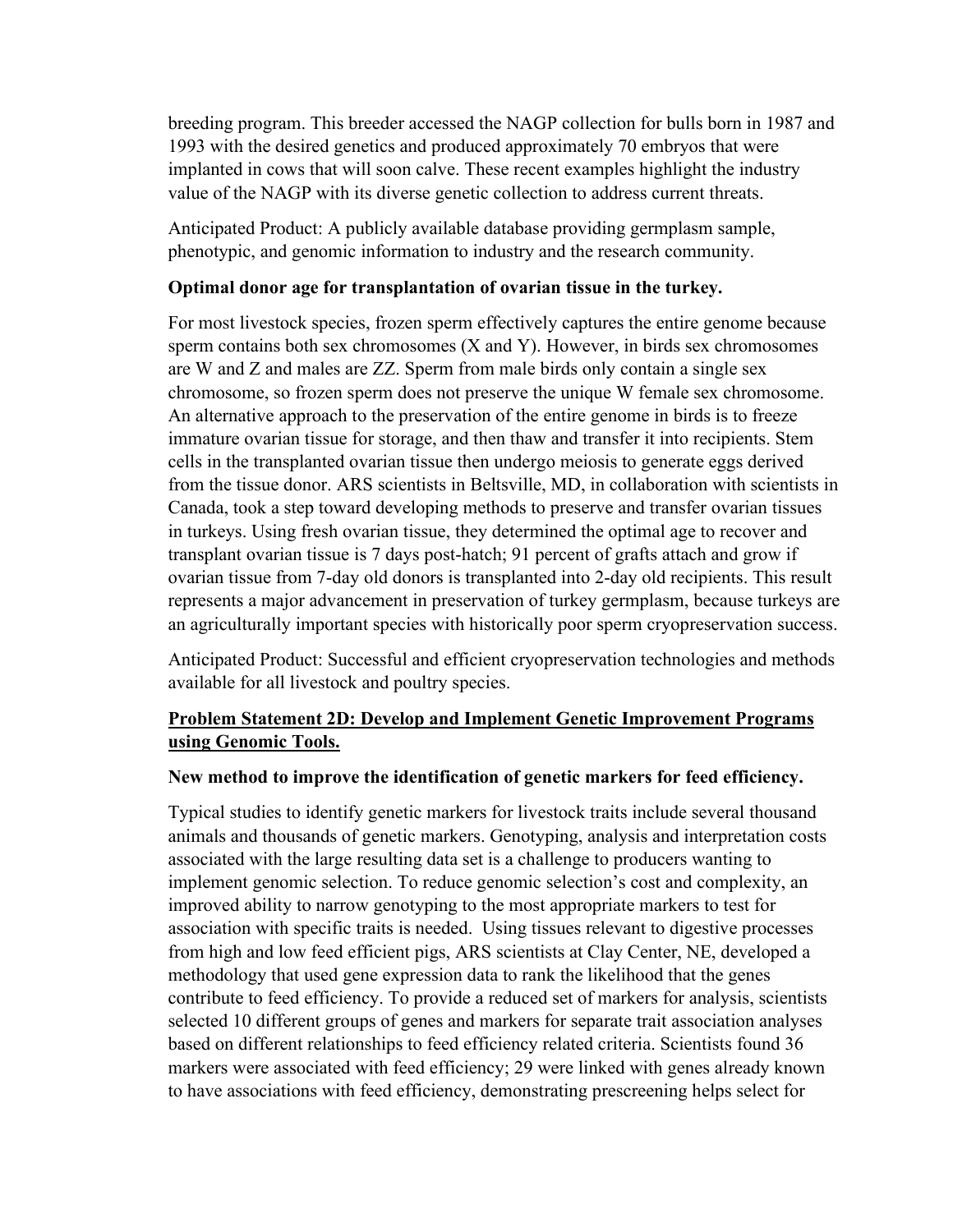relevant genes and markers. A less targeted approach using thousands of genes and markers had less discriminatory power, so the analysis resulted in identifying only two markers associated with feed efficiency. The novel strategy for using gene expression information to preselect markers for genomic analysis is a powerful approach to identify economically important livestock traits markers. The markers identified in this study are available to commercial genotyping companies for producers to improve pig feed efficiency.

Anticipated Product: Improved genetic evaluation and genetic selection programs for the food animal industries.

## **Problem Statement 2E: Improved Techniques for Genetic Modification and Genetic Engineering of Food Animals.**

none

## **Component 3: Measuring and Enhancing Product Quality and Enhancing the Healthfulness of Meat Animal Products**

## **Problem Statement 3A: Systems to Improve Product Quality and Reduce Variation in Meat Animal Products.**

## **Classification of beef carcasses for top sirloin tenderness.**

Recently developed certification standards for tenderness have given the beef industry added impetus to implement a tenderness-based marketing system. For retailers to effectively execute a tenderness-based marketing strategy, retailers must be able to market all meat derived from the loin and rib from a qualifying carcass as certified tender. Currently, the certification does not include top sirloins, which are derived from the loin and represent a substantial retail meat cut feature. ARS scientists in Clay Center, NE, determined that tenderness classes based on the VBG2000 beef grading camera allowed for identification of carcasses with more favorable top sirloin tenderness. This work showed that tenderness testing with a beef grading camera in combination with refrigerated aging for 28 days can produce consistently tender top sirloin steaks that qualify for a guaranteed tender marketing claim. This could lead to over \$18,000,000 in added annual revenue for the U.S. beef industry.

Anticipated Product: Development of cost effective technologies to better predict and evaluate meat quality attributes on farm and during processing. Validated methodologies and instrumentation for on-line commercial industry use to determine product quality and yield.

## **Problem Statement 3B: Improving the Healthfulness and Nutritional Value of Meat Products from Traditional and Non-Traditional Production Systems.**